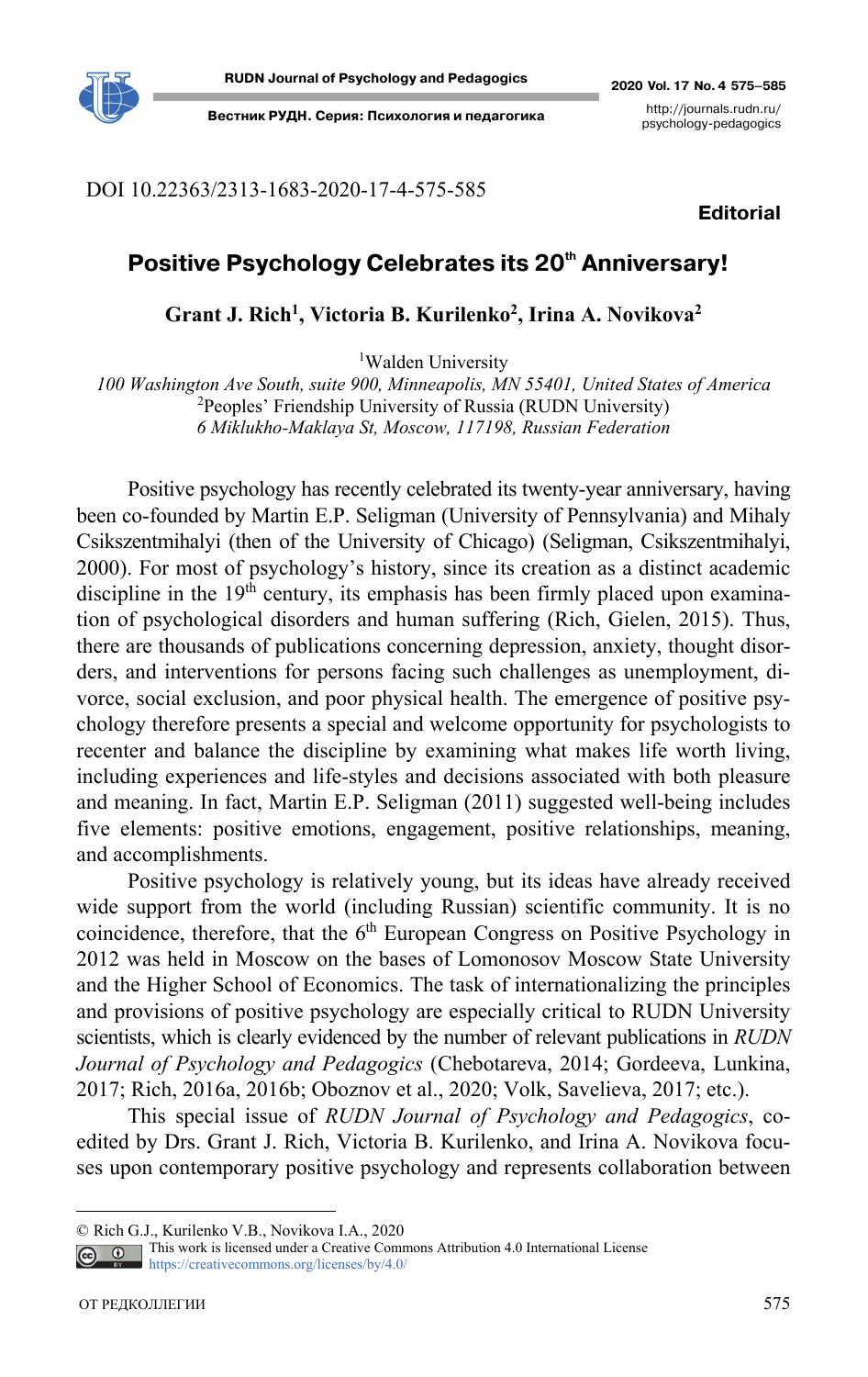scholars in Russia (Moscow, Biysk, Saratov, Tyumen, Ufa, Yaroslavl) and those located and/or with research programs around the globe: USA, Austria, Cambodia, Haiti, Lebanon, Vietnam.

The articles in this special issue reflect the broad range of topics and methods utilized by contemporary positive psychologists.

The first section *Positive Psychology across Cultures and Nations* begins with a thought-provoking analysis of the intersection of *resilience and culture* by Dr. Naji Abi-Hashem, who examines the concept of resilience from bio-psychosocial-spiritual perspectives, always keeping the impact and influence of culture front and center. Abi-Hashem is an international psychologist who divides his time between Lebanon and the USA, broadly educated in both psychology and religion. Next, the special issue focused on posttraumatic growth in Cambodia. Julie Badaracco, Ph.D., and her coauthors have lived, taught, and/or researched in Southeast Asia; this article demonstrates the power of utilizing mixed methods research, employing both quantitative and qualitative methods to examine influences on *resilience in Cambodia*. Dr. Ani Kalayjian of Columbia University and ATOP Meaningfulworld (USA) offers a review of her clinical and research work around the globe, describing her evidence-based framework of *meaning-making, forgiveness, and gratitude*. Kalayjian has diverse credentials and experience, and in addition to her doctorate is a registered nurse. She has delivered humanitarian relief via her missions in 48 countries, and has authored five books on transforming trauma. The final article of this section – *Personal Spiritual-Moral Qualities and Empathy as Components of Higher Moral Capacities: Verification of the Relationship based on a Russian sample* by Galina V. Ozhiganova (senior researcher at Institute of Psychology of Russian Academy of Sciences) – is one of the first Russian studies of personal spiritual and moral aspects and empathy as components of higher moral capacities from the perspective of positive psychology.

The section entitled *Positive Psychology: Cognition and Education* includes articles considering, in terms of positive psychology, factors that allow people to confront the contemporary challenges in various educational and professional activities. The article by the leading researcher of the Psychological Institute of the Russian Academy of Education Dmitry V. Lubovsky – *Selection of Educational Routes by High School and College Graduates: A Positive Psychology Approach* – is focused on the problems of individualization of modern education, and the tasks of psychological and pedagogical support of educational and professional self-determination of high school students and college graduates. We believe that both Russian and international readers will find it interesting to take a look at the principles of positive psychology in combination with the provisions of cultural-historical theory and the activity approach in solving the problems considered by the author.

The article titled *Cognitive Factors of Life Satisfaction among the Russian Elderly* presented by an interuniversity team of authors: Elena V. Belovol (Professor at Moscow State Pedagogical University, Russia), Zlata V. Boyko (Associate Professor at Peoples' Friendship University of Russia), Elena Yu. Shurupova (psycho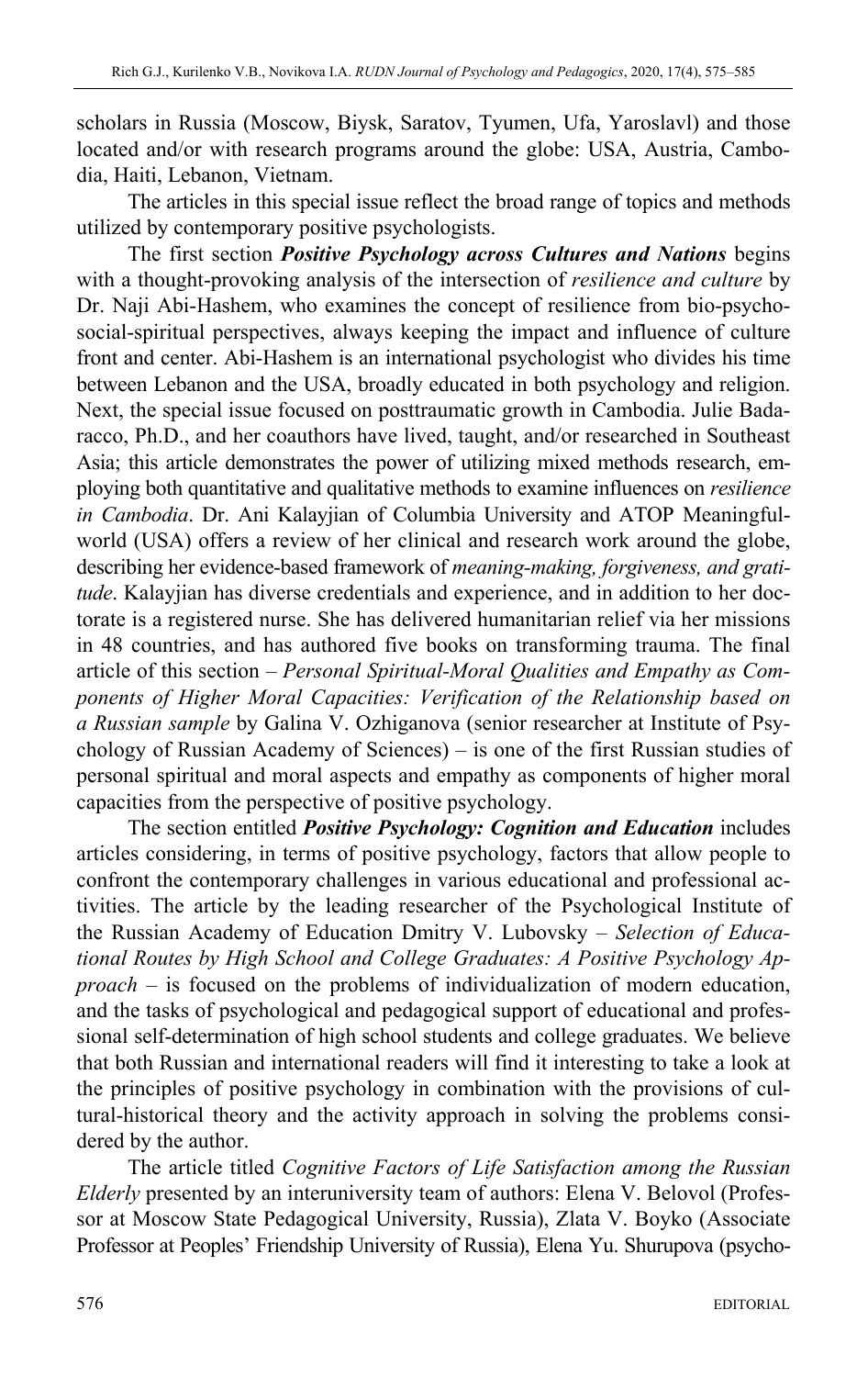logist at Center for Psychological and Pedagogical Support of Children and Adolescents, Moscow, Russia) empirically reveals predictors of life satisfaction among elderly Russians*.* It is interesting to note that the resulting model of life satisfaction in the "third" age includes memory and age as individual characteristics and family type as an external predictor of life satisfaction in the elderly.

One of the most pressing problems of our time – "emotional burnout" – is investigated in the article titled *Wisdom as a Factor in Preventing Emotional Burnout among Medical Professionals* by Natalia N. Mekhtikhanova (Associate Professor at Yaroslavl State University, Russia), Julia S. Murzina and Julia Ye. Rusakova (Associate Professors at Tyumen State University, Russia). This topic is made significantly more relevant and timely by the pandemic situation, since medics today are at its epicenter*.* That is why the conclusions made by the authors about the possibility of developing wisdom in order to prevent burnout syndromes in medical institutions are so important.

The next section of this issue is *Russian Applied Research: Perspectives from Positive Psychology*. The section opens with an article by our colleagues from the Shukshin Altai State University for Humanities and Pedagogy (Byisk, Russia), Associate Professors Oleg A. Sychev and Irina N. Protasova, – *The Relationships between Moral Foundations, Social Beliefs and Attitudes towards Economic Inequality among Russian Youth: A Case Study of Altai Krai*. The interest of Russian readers will undoubtedly be attracted by the Russian-language version of *The Scale of Beliefs about Inequality* by J. Kluegel and E. Smith adapted by the authors of the article. The main conclusion that the approval of inequality is supported by beliefs in a "jungle" world, which, in turn, is associated with a "deficiency" of such individualizing moral foundations as *care* and *fairness* obtained from the Altai sample, can be a subject for discussion in the context of further cross-cultural analysis by international researchers. A very urgent problem for Russian youth is considered in the article titled *Relationship between Perfectionism and Forms of Social Activity of Russian Young People: The Case of the Saratov Region* by Elena E. Bocharova (Associate Professor at Saratov State University, Russia). The main provisions of this article are of practical importance for the organization of the work of advisory services in educational organizations. The research results presented in the article *Adaptation of a shortened version of Peterson and Seligman's Values in Action Inventory of Strengths (VIA-IS) with a Russian-language sample* by Sergei A. Bashkatov (Dean and Professor at Bashkir State University, Russia) have not only great scientific but also applied significance for practicing psychologists. There is no doubt that an abbreviated version of the VIA-IS developed by the founder of positive psychology, M. Seligman, in Russian-language adaptation, will be in demand by Russian psychologists for use in large-scale studies on large samples in order to describe personality strengths delineated by mainstream positive psychology.

The section *Reviews* presents an analysis of two books that, in one way or another, touch upon the problems of positive psychology. Dr. Grant J. Rich (Juneau, Alaska, USA), in his review of *Positive Psychology in the Middle East/North*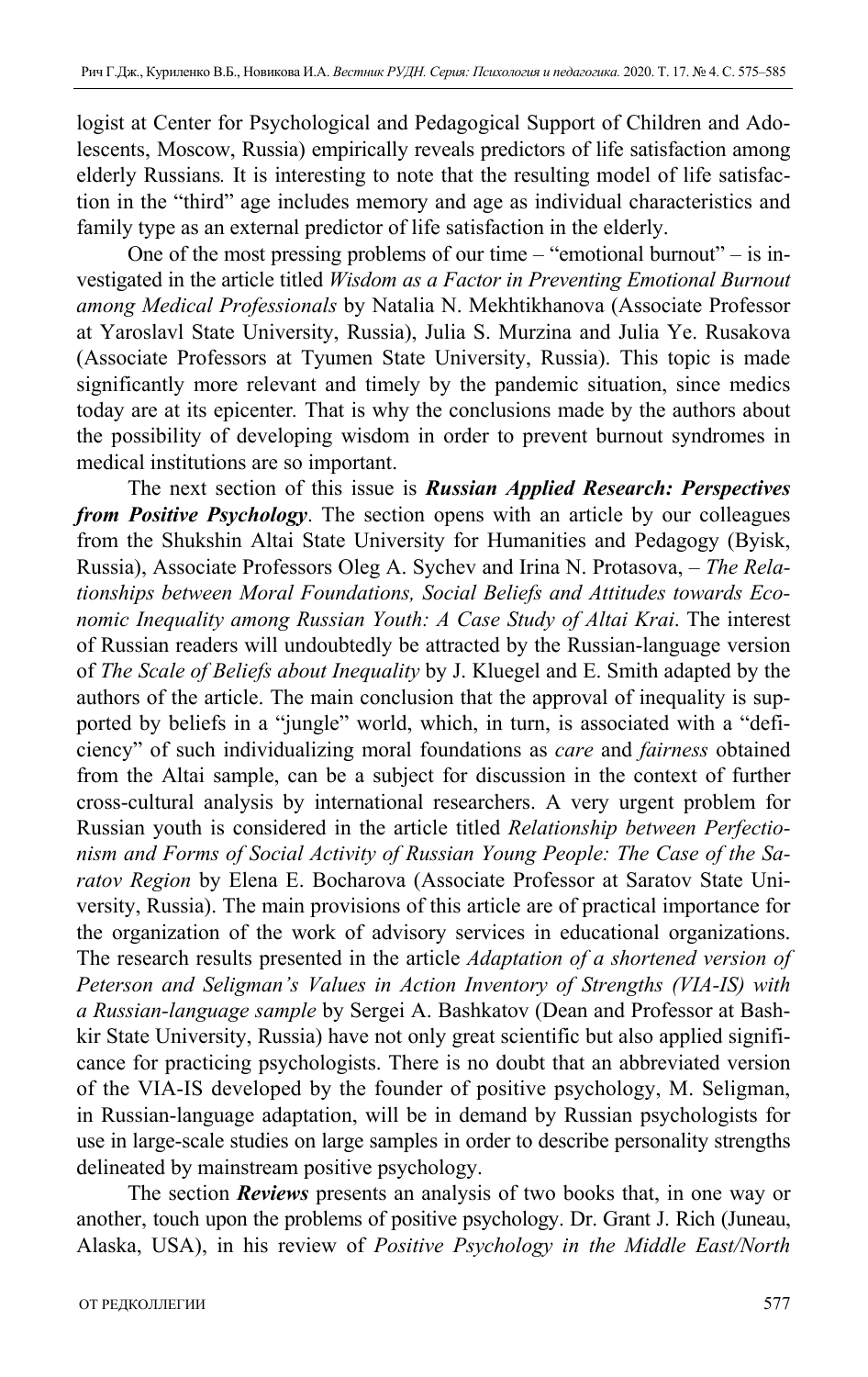*Africa: Research, Policy, and Practice*, edited by Louise Lambert and Nausheen Pasha-Ziadi (2019), characterizes the key issues raised by the authors: the mainstream development and the priorities of positive psychology in the UAE, Saudi Arabia, Jordan, Lebanon, Egypt, Bahrain, Qatar, etc., their relationship with state policy, education, culture, religion, physical and psychological health of people, etc. The second review included in this section will provide readers with an insight into the book entitled *Behavioral Science in the Global Arena. Vol. 1. Addressing Timely Issues at the United Nations and Beyond* edited by Elaine P. Congress, Harold Takooshian and Abigail Asper (2020). Roswith Roth (Professor ret. at the University of Graz, Austria), the author of this review, analyzes in detail the main topic of the monograph: the use of leading ideas of modern psychology and behavioral sciences in defining the relevant issues and in developing strategies for achieving the sustainable development goals determined by the UN.

Under the heading *Scientific Chronicle*, readers will be able to familiarize themselves with the most interesting scientific events of the *United Nations Psychology Day 2020 focused on Multilateralism*, highlighted by Priyadharshany Sandanapitchai (Research Associate at Rutgers University, USA) and Harold Takooshian (Professor at Fordham University, USA).

In sum, the topics that modern positive psychology is currently working on are relevant, broad and multifaceted. Its main focus is on both individual and societal well-being (Seligman, Csikszentmihalyi, 2000). For the 20+ years of its development, positive psychology has accomplished much in terms of developing a scientific consensus on methods and approach, and towards harmonizing relations between the world and man. The Editorial Board of *RUDN Journal of Psychology and Pedagogics* wish the representatives of this extremely fruitful and promising psychology domain every success in both research achievements and in life. We look forward to continuing our cooperation!

## **References**

- Chebotareva, E.J. (2014). Role of subjective well-being in intercultural adaptation. *RUDN Journal of Psychology and Pedagogics,* (2), 13–17.
- Gordeeva, T.O., & Lunkina, M.V. (2017). Way of maintaining the self-respect as predictor of life satisfaction, academic motivation and persistence in adolescents. *RUDN Journal of Psychology and Pedagogics, 14*(4), 413–426. https://doi.org/10.22363/2313-1683- 2017-14-4-413-426
- Oboznov, A.A., Petrovich, D.L., Kozhanova, I.V., & Bessonova, Y.V. (2020). The construct of subjective occupational well-being: Russian sample testing. *RUDN Journal of Psychology and Pedagogics, 17*(2), 247–262. https://doi.org/10.22363/2313-1683-2020- 17-2-247-262
- Rich, G. (2016a). Flow and optimal experience: Methodological implications for internationalizing and contexrualizing a positive psychology concept. Part 1. *RUDN Journal of Psychology and Pedagogics,* (2), 7–18. https://doi.org/10.22363/2313-1683-2016-2-7-18
- Rich, G. (2016b). Flow and optimal experience: Methodological implications for internationalizing and contextualizing a positive psychology concept. Part 2. *RUDN Journal of Psychology and Pedagogics,* (3), 7–13. https://doi.org/10.22363/2313-1683-2016-3-7-13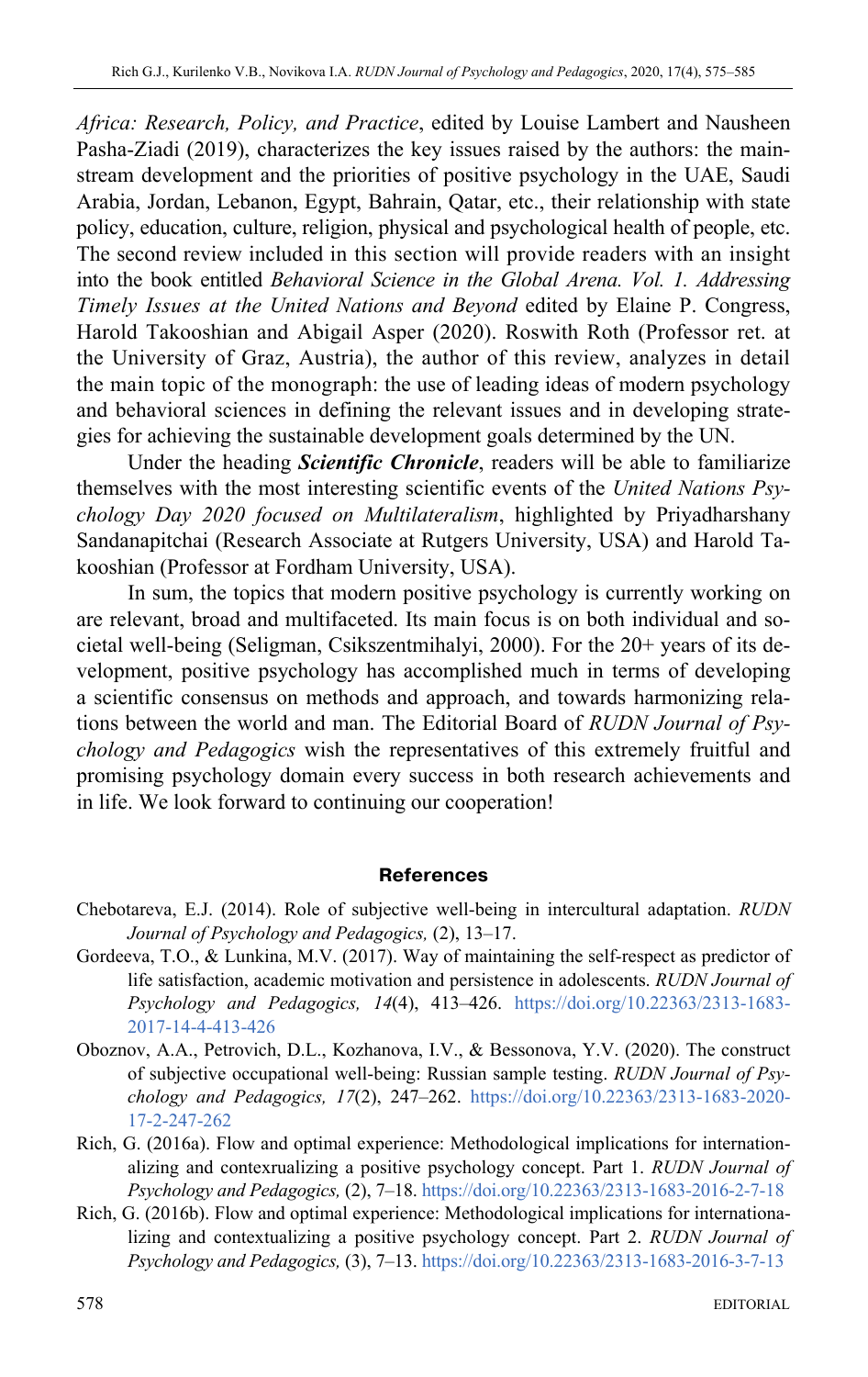Rich, G., & Gielen, U. (Eds.). (2015). *Pathfinders in international psychology.* Foreword by Past APA President Florence Denmark. Charlotte, NC: Information Age Publishing.

Seligman, M.E.P. (2011). *Flourish*. New York, NY: Free Press.

- Seligman, M.E.P., & Csikszentmihalyi, M. (2000). Positive psychology: An introduction. *American Psychologist, 55*, 5–14.
- Volk, M.I., & Savelieva, D.I. (2017). Interrelation of flow experience with intrinsic motivation and personality traits in students. *RUDN Journal of Psychology and Pedagogics, 14*(4), 427–439. https://doi.org/10.22363/2313-1683-2017-14-4-427-439

## **For citation:**

Rich, G.J., Kurilenko, V.B., & Novikova, I.A. (2020). Positive Psychology Celebrates its 20th Anniversary! *RUDN Journal of Psychology and Pedagogics, 17*(4), 575–585. http://dx.doi.org/10.22363/2313-1683-2020-17-4-575-585

## **Bio notes:**

*Grant J. Rich*, Ph.D., LMT BCTMB, Fellow of the American Psychological Association, is Senior Contributing Faculty at Walden University. He received his Ph.D. in Psychology (Human Development) from the University of Chicago. His work focuses on optimal cross-cultural human development and international positive psychology. Dr. Rich is senior editor of six books, including *Pathfinders in International Psychology* (2015), *Internationalizing the Teaching of Psychology* (2017), *Human Strengths and Resilience: Developmental, Cross-Cultural, and International Perspectives* (2018), *Teaching Psychology Around the World* – Volume 4 (2018) and Volume 5 (2020), *Psychology in Southeast Asia: Sociocultural, Clinical and Health Perspectives* (2020). His peer reviewed research has appeared in journals including *American Psychologist and Journal of Positive Psychology.* Dr. Rich has taught at institutions around the globe, recently in Alaska, Cambodia, and India, and lives in Juneau (Alaska, USA). Since 2016, he is member of the Editorial Board of *RUDN Journal of Psychology and Pedagogics*. Dr. Rich's website may be found at http://rich.socialpsychology.org/. Scopus Author ID: 36841136900. E-mail: optimalex@aol.com

*Viktoria B. Kurilenko*, D.Sс. in Education, Professor, is Head of Department of Russian Language at the Institute of Medicine of RUDN University (Moscow, Russia) and Editorin-Chief of the RUDN Journal of Psychology and Pedagogics, member of the Association of Science Editors and Publishers, author of more than 200 scientific publications, among them State Educational Standards on Russian as a Foreign Language, monographs, dictionaries, etc. Her scientific interests are connected with cross-cultural pedagogics, ethnomethodics, person-centered education and teaching foreign languages. ORCID iD: https://orcid.org/ 0000-0003-3638-9954; eLIBRARY SPIN-code: 1106-3582; Scopus Author ID: 56809505200; Web of Science ResearcherID: A-6179-2017. E-mail: kurilenko-vb@rudn.ru

*Irina A. Novikova*, Ph.D. in Psychology, is Associate Professor, Associate Professor at Social and Differential Psychology Department of RUDN University (Moscow, Russia). She is corresponding member of the International Academy of Pedagogical Education (Russia) and member of APA and Psi Chi, the International Honor Society in Psychology. Her research interests lie in the area of personality, social, and cross-cultural psychology. Irina A. Novikova is Editorial Board member of the *RUDN Journal of Psychology and Pedagogics* since 2003. ORCID iD: https://orcid.org/0000-0001-5831-1547; eLIBRARY SPINcode: 7717-2834; Scopus Author ID: 35766733000; Web of Science ResearcherID: Q-5276-2016. E-mail: novikova-ia@rudn.ru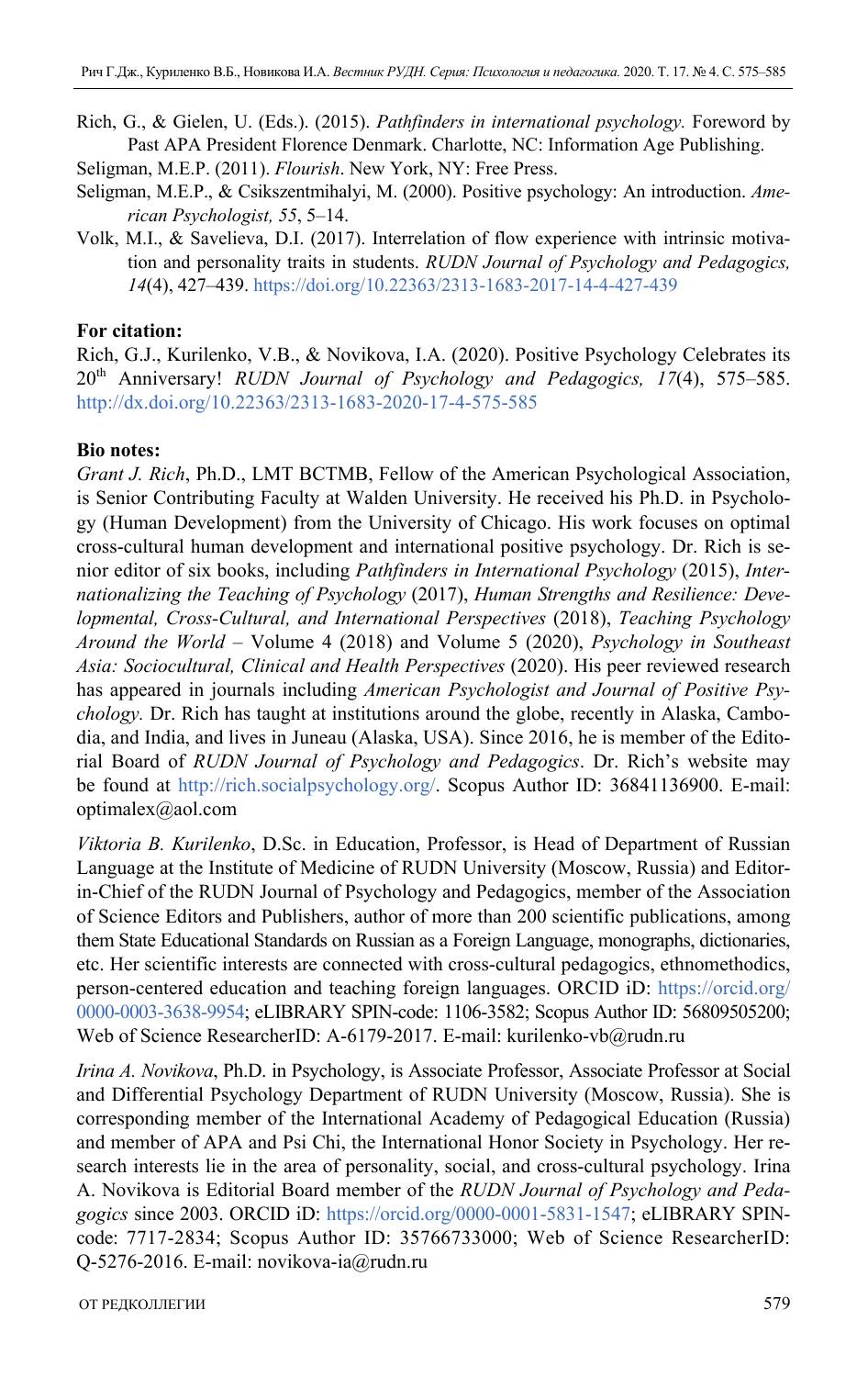### **RUS**

DOI 10.22363/2313-1683-2020-17-4-575-585

#### **Редакционная статья**

## **Позитивная психология отмечает 20летний юбилей!**

## **Г.Дж. Рич1, В.Б. Куриленко2 , И.А. Новикова2**

1 Уолденский университет

*Соединенные Штаты Америки, MN 55401, Миннеаполис, Washington Ave South, 100, suite 900*  2 Российский университет дружбы народов *Российская Федерация, 117198, Москва, ул. Миклухо-Маклая, 6* 

Позитивная психология, у истоков которой в конце ХХ века в США стояли Мартин Селигман (Университет Пенсильвании, США) и Михай Чиксентмихайи (в то время – Чикагский университет, США), недавно отметила свой двадцатилетний юбилей (Seligman, Csikszentmihalyi, 2000).

Как отдельная и самостоятельная академическая дисциплина психология оформилась еще в XIX веке, и на протяжении всей истории ее развития в центре внимания ученых находились проблемы человека. Большое внимание уделялось изучению человеческих страданий, связанных с психическими расстройствами (Rich, Gielen, 2015), разработке психологических программ совладания с такими проблемами, как потеря работы или здоровья, социальная изоляция и т. п. Появление в США нового научного направления – позитивной психологии, продолжившей традиции психологии гуманистической, позволило сбалансировать психологические исследования за счет смещения акцента в сторону поиска факторов ценности жизни: жизненного опыта, стилей и решений, связанных в равной степени как с осмыслением жизни, так и с удовлетворенностью ею. Мартин Селигман (Seligman, 2011) предложил концепцию благополучия человека, которая включает пять элементов: положительные эмоции, вовлеченность, позитивные межличностные отношения, смысл и достижения (PERMA – **p**ositive emotions, **e**ngagement, positive **r**elationships, **m**eaning, and **a**ccomplishments).

Позитивная психология – относительно молодое направление, но ее идеи уже получили широкую поддержку мировой, в том числе российской, научной общественности. Неслучайно VI Европейский конгресс по позитивной психологии в 2012 году состоялся в Москве на базе МГУ имени М.В. Ломоносова и Высшей школы экономики. Задачи интернационализации принципов и положений позитивной психологии особенно близки ученым РУДН, что нашло отражение в целом ряде публикаций в журнале «Вестник РУДН. Серия: Психология и педагогика» (Волк, Савельева, 2017; Гордеева, Лункина, 2017; Чеботарева, 2014; Oboznov et al., 2020; Rich, 2016a, 2016b и др.).

Специальный выпуск журнала «Вестник РУДН. Серия: Психология и педагогика», подготовленный под совместной редакцией Гранта Дж. Рича,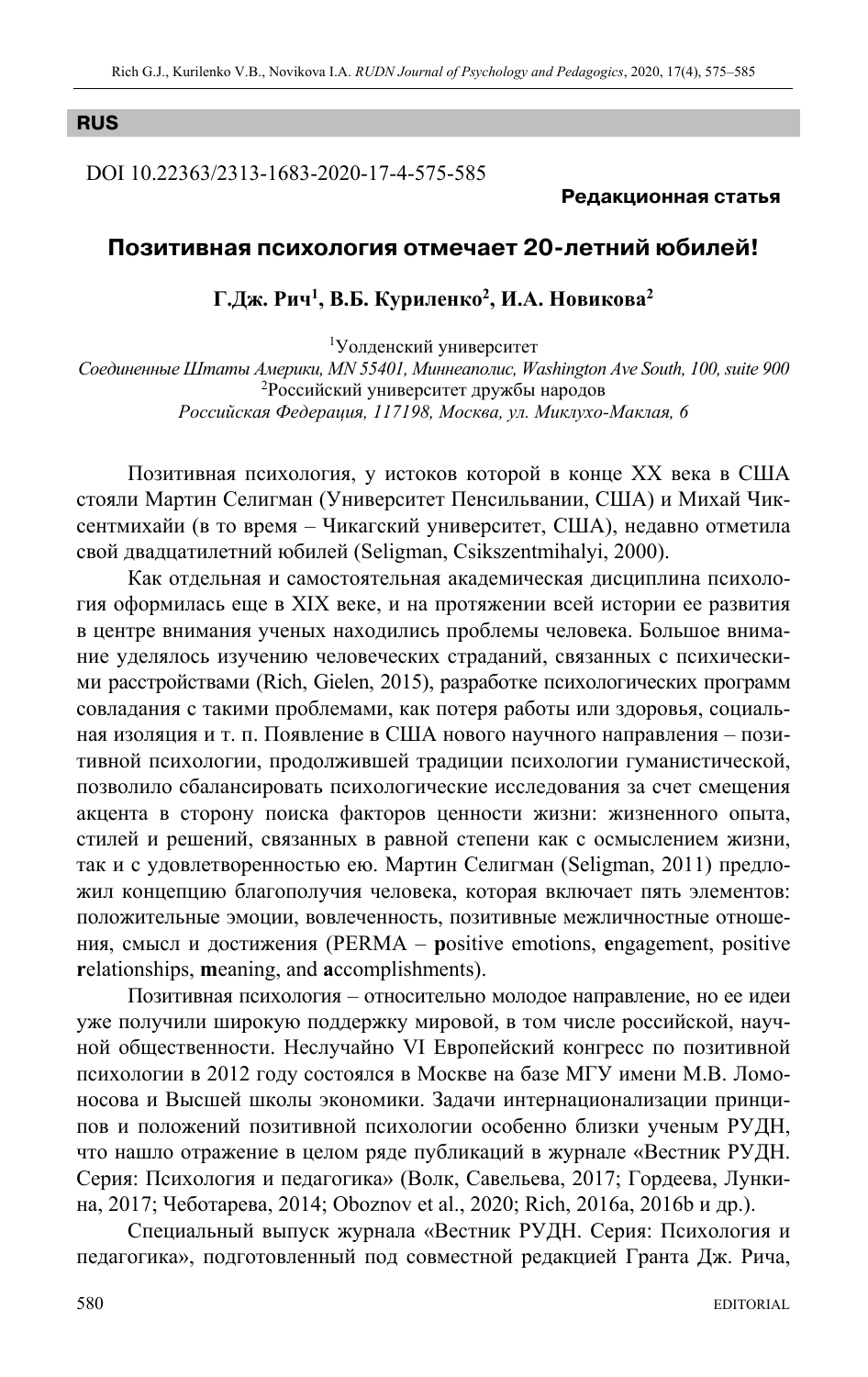В.Б. Куриленко и И.А. Новиковой, посвящен *развитию позитивной психологии в России и мире*. Этот выпуск является результатом совместной работы российских ученых (из Москвы, Бийска, Саратова, Тюмени, Уфы и Ярославля) и их зарубежных коллег, разрабатывающих и реализующих исследовательские программы в США, Австрии, Камбодже, Гаити, Ливане и Вьетнаме. Статьи выпуска отражают широкий спектр тем и методов, используемых представителями современной позитивной психологии.

Первая рубрика – *Позитивная психология в разных культурах и странах* – начинается с содержательного анализа взаимовлияния *культуры и резильентности*, проведенного Наджи Аби-Хашемом (Naji Abi-Hashem, Ph.D.). Аби-Хашем – ученый международного уровня, получивший широкое образование в области психологии и религии, живет и работает в Ливане и США. В своей статье Н. Аби-Хашем исследует концепт резильентности в биопсихосоциодуховном измерении, акцентируя доминантность культурной составляющей. Следующая статья рубрики посвящена изучению *феномена посттравматического роста в Камбодже*. Джули Бадаракко (Julie Badaracco, Ph.D.) и ее соавторы имеют опыт преподавания и проведения исследований в Юго-Восточной Азии. Эта статья демонстрирует эффективность комплексных исследований, включающих как количественные, так и качественные методы для изучения факторов, влияющих на психологическую резильентность камбоджийцев. В статье Ани Калайджян (Ani Kalayjian, Ph.D.), профессора Университета Колумбии и главы неправительственной организации ATOP MeaningfulWorld (США), обобщается ее опыт клинической и исследовательской деятельности в разных странах мира. На примере 14 гуманитарных миссий в Гаити, в которых она участвовала, А. Калайджян описывает и обосновывает фактами авторскую концепцию *осмысления*, *прощения*, *благодарности*. Эта концепция нашла отражение в пяти книгах по трансформации травмы и была реализована в гуманитарных миссиях под ее руководством в 48 странах мира. Заключительная статья рубрики *«Духовнонравственные качества личности и эмпатия как компоненты высших моральных способностей: верификация взаимосвязи на российской выборке»* Г.В. Ожигановой (ведущего научного сотрудника Института психологии РАН) представляет одно из первых российских исследований духовно-нравственных качеств личности и эмпатии как компонентов высших моральных способностей, выполненных с близких принципам позитивной психологии позиций.

В рубрику *«Позитивная психология: проблемы познания и образования»* вошли статьи, в которых в контексте позитивной психологии рассмотрены факторы, позволяющие личности противостоять вызовам современности в разных сферах образовательной и профессиональной деятельности. Статья ведущего научного сотрудника Психологического института РАО Д.В. Лубовского *Selection of Educational Routes by High School and College Graduates: A Positive Psychology Approach* (*«Проблема выбора образовательного маршрута выпускниками средних школ и колледжей в контексте современной позитивной психологии»*) посвящена актуальным вопросам ин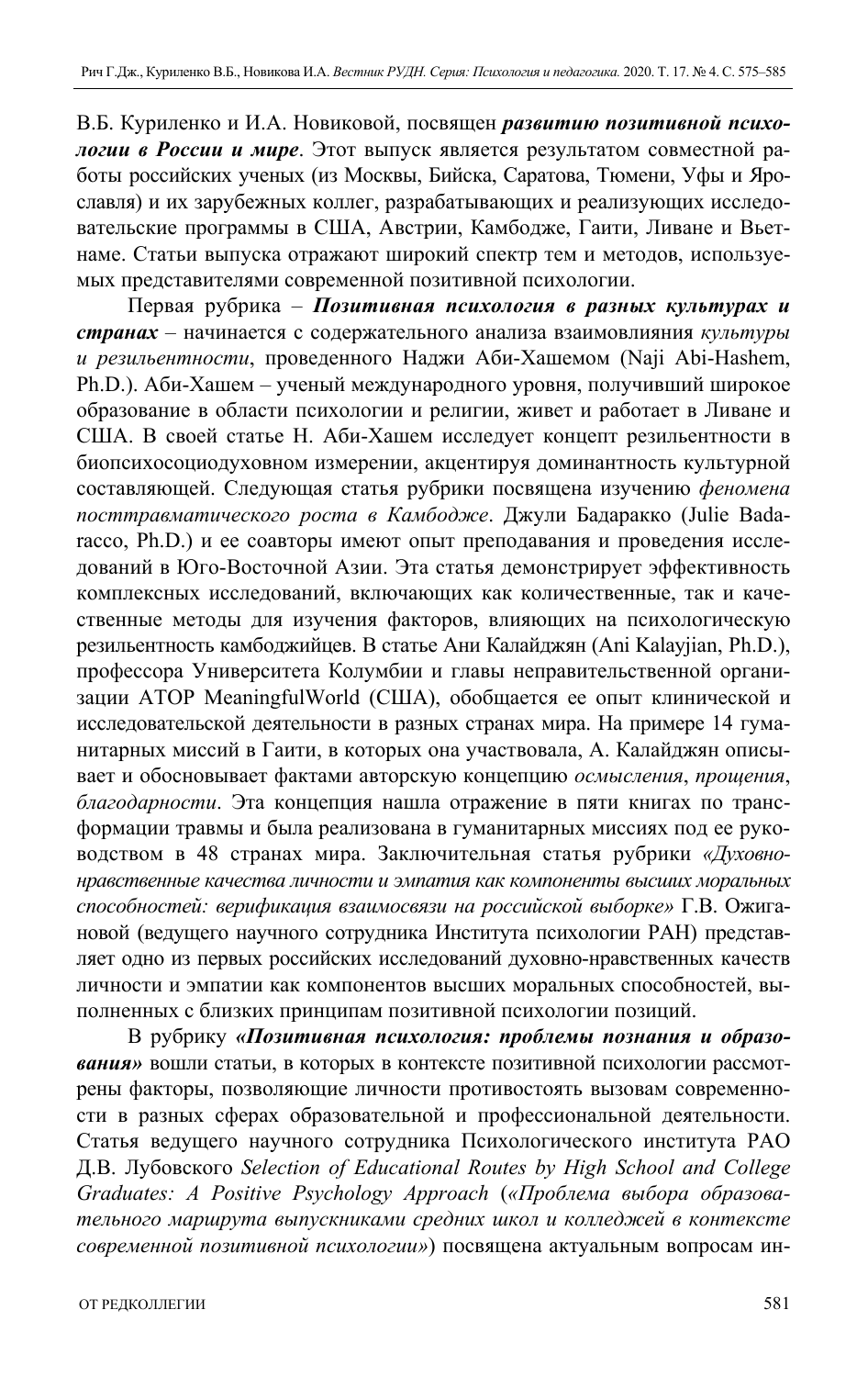дивидуализации современного образования, задачам психолого-педагогической поддержки образовательного и профессионального самоопределения старшеклассников и выпускников колледжей. Предполагаем, что как российским, так и зарубежным читателям будет интересно сочетание принципов позитивной психологии с положениями культурно-исторической теории и деятельностного подхода в решении рассматриваемых автором проблем.

В статье *Cognitive Factors of Life Satisfaction among the Russian Elderly* (*«Когнитивные факторы удовлетворенности жизнью в пожилом возрасте»*), представленной межвузовским авторским коллективом: Е.В. Беловол (профессор Московского педагогического государственного университета), З.В. Бойко (доцент Российского университета дружбы народов), Е.Ю. Шуруповой (практический психолог Центра психолого-педагогического сопровождения детей и подростков), эмпирически выявлены предикторы удовлетворенностью жизнью у пожилых россиян*.* Интересно, что в результирующую модель удовлетворенности жизнью в «третьем» возрасте вошли память и возраст как индивидуальные особенности и тип семьи как внешний предиктор удовлетворенности жизнью в пожилом возрасте.

Проблему изучения *«Мудрости как фактора предотвращения эмоционального выгорания медицинских работников»* поднимают в своей статье Н.Н. Мехтиханова (Ярославский государственный университет), Ю.С. Мурзина и Ю.Е. Русакова (Тюменский государственный университет). Эту тему существенно актуализирует пандемическая ситуация, в эпицентре которой оказались современные медики*.* Именно поэтому так важны полученные авторами выводы о возможности развития мудрости с целью профилактики синдрома эмоционального выгорания у сотрудников медицинских учреждений.

Результаты *прикладных исследований проблем позитивной психологии в России* представлены в соответствующей рубрике тематического выпуска журнала. Рубрику открывает статья коллег из Алтайского государственного гуманитарно-педагогического университета имени В.М. Шукшина О.А. Сычева и И.Н. Протасовой на тему *The Relationships between Moral Foundations, Social Beliefs and Attitudes towards Economic Inequality among Russian Youth: A Case Study of Altai Krai"* (*«Связь морали и социальных верований с отношением к экономическому неравенству у российской молодежи: на примере Алтайского края»*). Безусловно, интерес русскоязычных читателей привлечет публикация текста и результатов адаптации русскоязычной версии опросника отношения к неравенству Дж. Клуегеля и Э. Смита, проведенной авторами данной статьи. Основной вывод о том, что одобрение неравенства поддерживается верой в конкурентный мир, которая, в свою очередь, связана с дефицитом индивидуализирующих моральных оснований – заботы и справедливости, полученный на алтайской выборке, может быть предметом для дискуссий в контексте дальнейшего кросс-культурного анализа. Проблеме *«Соотношения перфекционизма и форм социальной активности российской молодежи: на примере Саратовского региона*» посвящена статья Е.Е. Бочаровой (доцент Саратовского национального исследовательского государствен-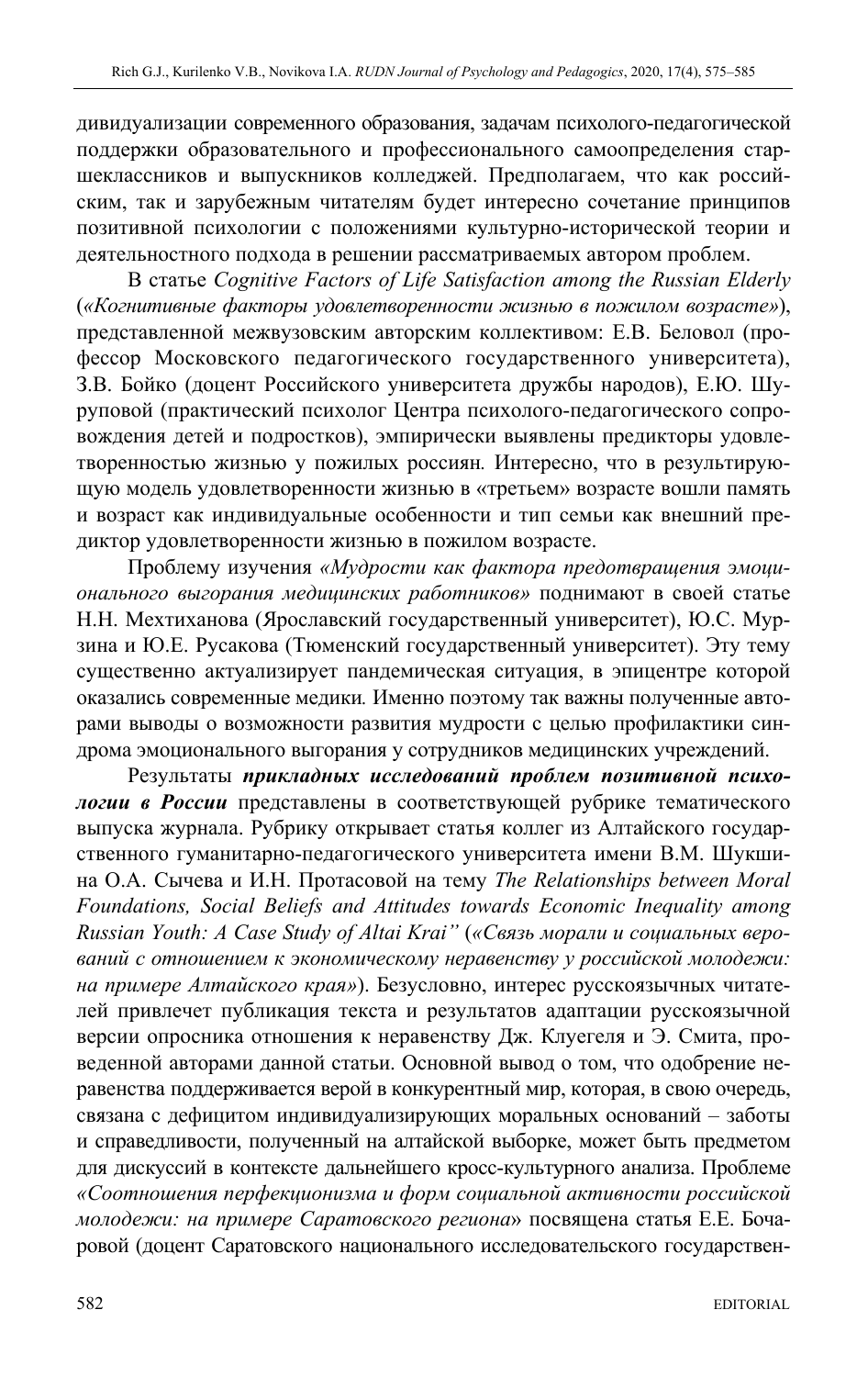ного университета имени Н.Г. Чернышевского). Основные положения этой статьи имеют прикладное значение для организации работы консультативных служб образовательных организаций. Не только научной, но и большой прикладной значимостью для практикующих психологов обладают результаты *«Адаптации сокращенного варианта опросника К. Петерсона и М. Селигмана "Ценности в действии: инвентаризация достоинств" (Values in Action Inventory of Strengths, VIA-IS) на русскоязычной выборке»*, представленные в статье С.А. Башкатова (профессора Башкирского государственного университета). Не вызывает сомнений, что сокращенный вариант VIA-IS, разработанный основоположником позитивной психологии М. Селигманом, в русскоязычной адаптации будет востребован российскими психологами для применения в широкомасштабных исследованиях на больших выборках с целью диагностики личностных достоинств, рассматриваемых в русле позитивной психологии.

В рубрике *«Рецензии»* представлен анализ двух книг, так или иначе затрагивающих проблематику позитивной психологии. В рецензии Г.Дж. Рича на книгу *Positive Psychology in the Middle East/North Africa: Research, Policy, and Practice* под редакцией Л. Ламберт и Н. Паша-Зиади (2019) характеризуются ключевые проблемы, поднятые авторами: основные направления развития, первоочередные задачи позитивной психологии в ОАЭ, Саудовской Аравии, Иордании, Ливане, Египте, Бахрейне, Катаре и других странах региона, ее взаимосвязь с государственной политикой, образованием, культурой, религией, физическим и психологическим здоровьем личности и т. д. Вторая рецензия, включенная в эту рубрику, даст читателям представление о книге *Behavioral Science in the Global Arena. Vol. 1. Addressing Timely Issues at the United Nations and Beyond*, опубликованной под редакцией Е.П. Конгресс, Г. Такушьяна и А. Аспер. Росвит Рот (профессор Университета Граца, Австрия) детально анализирует основную проблематику монографии: использование ведущих идей современной психологии и наук о поведении в определении сущности и стратегий достижения целей устойчивого развития, разработанных в ООН.

В рубрике *«Научная хроника»* читатели смогут ознакомиться с наиболее интересными научными событиями Дня психологии – 2020 в ООН, посвященного мультилатерализму, освещенными в репортаже П. Санданапитчаи (научного сотрудника Университета Рутгерса, США) и Г. Такушьяна (профессора психологии в Университете Фордхэм, США) *United Nations Psychology Day 2020 focused on Multilateralism.* 

Таким образом, проблематика, которую разрабатывает современная позитивная психология, актуальна, широка и многопланова. В центре ее внимания – проблемы как индивидуального, так и общественного благополучия (Seligman, Csikszentmihalyi, 2000). За двадцать с небольшим лет развития позитивной психологией сделано многое как в определении научных методов и подходов, так и в гармонизации отношений между миром и человеком. Редакционная коллегия журнала «Вестник РУДН. Серия: Психология и педагогика» желает представителям этого чрезвычайно плодотворного и перспективного направления новых научных высот и исследовательских свершений. Надеемся на продолжение сотрудничества!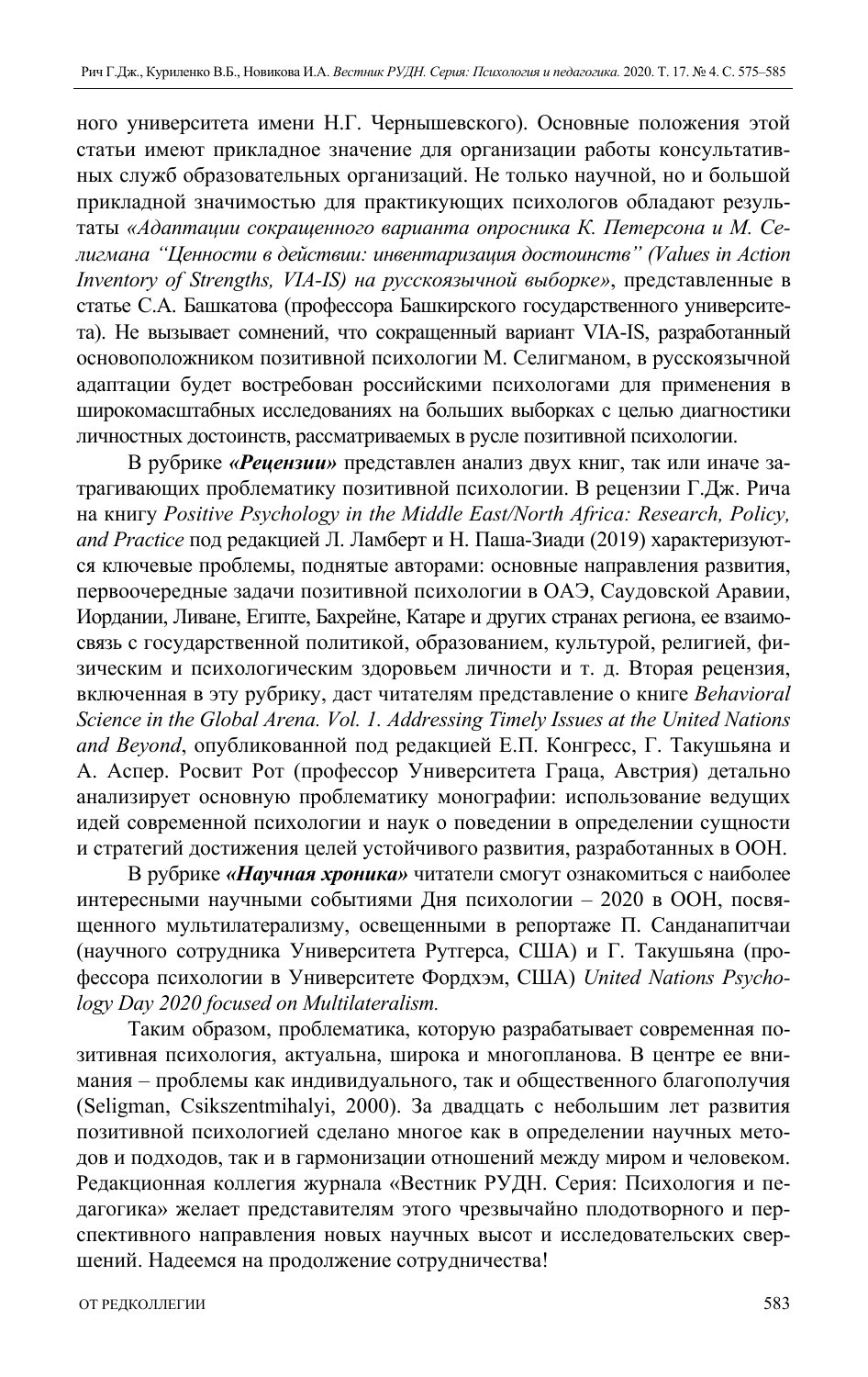### **Список литературы**

- *Волк М.И., Савельева Д.И.* Соотношение опыта «потока» с особенностями внутренней мотивации и индивидуально-личностными чертами студентов // Вестник Российского университета дружбы народов. Серия: Психология и педагогика. 2017. Т. 14. № 4. C. 427–439. https://doi.org/10.22363/2313-1683-2017-14-4-427-439
- *Гордеева Т.О., Лункина М.В.* Способ поддержания самоуважения как предиктор удовлетворенности жизнью, учебной мотивации и настойчивости подростков // Вестник Российского университета дружбы народов. Серия: Психология и педагогика. 2017. Т. 14. № 4. C. 413–426. https://doi.org/10.22363/2313-1683-2017-14-4-413-426
- *Чеботарева Е.Ю.* Роль субъективного благополучия в межкультурной адаптации // Вестник Российского университета дружбы народов. Серия: Психология и педагогика. 2014. № 2. C. 13–17.
- *Oboznov A.A., Petrovich D.L., Kozhanova I.V., Bessonova Y.V.* The construct of subjective occupational well-being: Russian sample testing // RUDN Journal of Psychology and Pedagogics*.* 2020. Vol. 17. No. 2. Pp. 247–262. https://doi.org/10.22363/2313-1683- 2020-17-2-247-262
- Pathfinders in international psychology */* ed. by G.J. Rich, U. Gielen; foreword by Past APA President F. Denmark. Charlotte, NC: Information Age Publishing, 2015. 278 p.
- *Rich G.* Flow and optimal experience: methodological implications for internationalizing and contexrualizing a positive psychology concept. Part 1 // RUDN Journal of Psychology and Pedagogics. 2016a. No. 2. Pp. 7–18. https://doi.org/10.22363/2313-1683-2016-2-7-18
- *Rich G.* Flow and optimal experience: methodological implications for internationalizing and contextualizing a positive psychology concept. Part 2 // RUDN Journal of Psychology and Pedagogic. 2016b. No. 3. Pp. 7–13. https://doi.org/10.22363/2313-1683-2016-3-7-13 *Seligman M.E.P*. Flourish. New York, NY: Free Press, 2011.
- *Seligman M.E.P., Csikszentmihalyi M*. Positive psychology: An introduction // American Psychologist. 2000. Vol. 55. Pp. 5–14.

## **Для цитирования:**

*Rich G.J., Kurilenko V.B., Novikova I.A.* Positive Psychology Celebrates its 20<sup>th</sup> Anniversary! // Вестник Российского университета дружбы народов. Серия: Психология и педагогика. 2020. Т. 17. № 4. С. 575–585. http://dx.doi.org/10.22363/2313-1683-2020- 17-4-575-585

## **Сведения об авторах:**

*Рич Грант Дж.*, Ph.D., постоянный член Американской психологической ассоциации, заслуженный профессор Уолденского университета. Получил докторскую степень по психологии развития в Чикагском университете. Его научные интересы связаны с изучением оптимального развития человека в кросс-культурном контексте и развитием международной позитивной психологии. Является главным редактором издания Pathfinders in International Psychology (2015) и ведущим соредактором пяти книг, изданных в 2017–2020 гг.: Internationalizing the Teaching of Psychology (2017), Human Strengths and Resilience: Developmental, Cross-Cultural, and International Perspectives (2018), Teaching Psychology Around the World – Volume 4 (2018) и Volume 5 (2020), Psychology in Southeast Asia (2020). Его научные статьи публиковались в ведущих рецензируемых журналах США, включая American Psychologist и Journal of Positive Psychology. Доктор Рич является сертифицированным специалистом по терапевтическому массажу (National Certification Board for Therapeutic